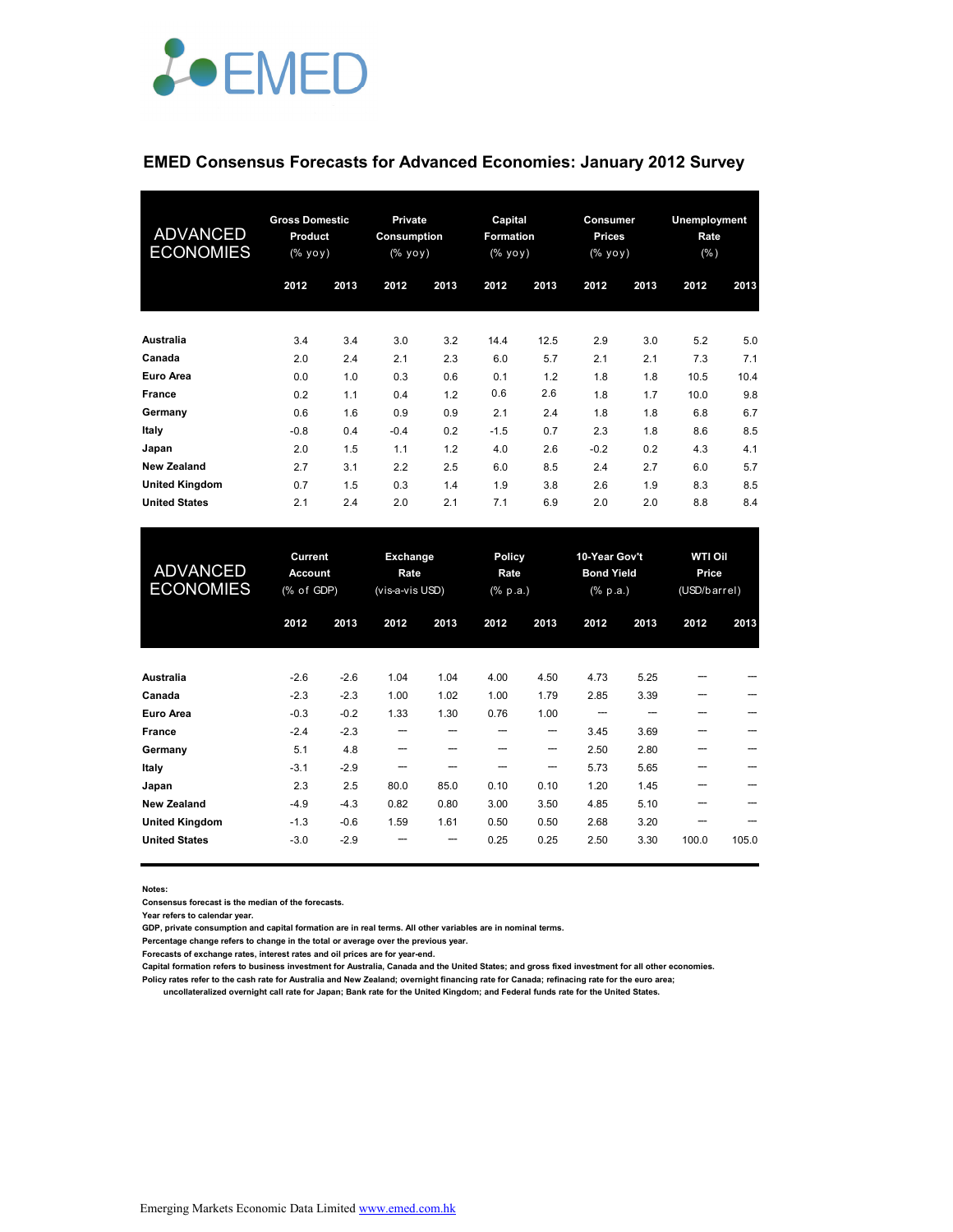

# **EMED Consensus Forecasts for Emerging Asia: January 2012 Survey**

| <b>EMERGING</b><br><b>ASIA</b> | <b>Gross Domestic</b><br><b>Product</b><br>(% yoy) |      | Private<br>Consumption<br>$(% \mathsf{Y}\cup \mathsf{Y})$ |      | Fixed<br>Investment<br>(% yoy) |      | <b>Consumer</b><br><b>Prices</b><br>(% yoy) |      | Unemployment<br>Rate<br>$(\% )$ |      |
|--------------------------------|----------------------------------------------------|------|-----------------------------------------------------------|------|--------------------------------|------|---------------------------------------------|------|---------------------------------|------|
|                                | 2012                                               | 2013 | 2012                                                      | 2013 | 2012                           | 2013 | 2012                                        | 2013 | 2012                            | 2013 |
| China                          | 8.3                                                | 8.5  | 9.0                                                       | 9.0  | 9.2                            | 9.3  | 3.6                                         | 4.0  | 4.2                             | 4.2  |
| <b>Hong Kong</b>               | 3.5                                                | 4.4  | 4.3                                                       | 4.6  | 4.0                            | 5.1  | 4.0                                         | 3.6  | 3.9                             | 3.5  |
| India                          | 7.3                                                | 7.8  | 7.3                                                       | 7.9  | 8.2                            | 10.5 | 7.1                                         | 6.8  | $---$                           | ---  |
| Indonesia                      | 6.0                                                | 6.4  | 5.0                                                       | 5.0  | 8.5                            | 9.1  | 5.0                                         | 5.4  | 6.8                             | 6.8  |
| Malaysia                       | 4.3                                                | 5.1  | 5.7                                                       | 5.5  | 6.5                            | 6.9  | 2.7                                         | 2.8  | 3.2                             | 3.2  |
| <b>Philippines</b>             | 4.2                                                | 4.9  | 4.6                                                       | 5.1  | 5.7                            | 6.2  | 4.0                                         | 4.4  | 7.1                             | 7.1  |
| Singapore                      | 3.5                                                | 5.0  | 4.3                                                       | 4.9  | 3.5                            | 5.8  | 3.1                                         | 2.8  | 2.2                             | 2.0  |
| South Korea                    | 3.5                                                | 4.0  | 3.0                                                       | 3.3  | 3.9                            | 4.9  | 3.2                                         | 3.0  | 3.4                             | 3.3  |
| Taiwan                         | 3.4                                                | 4.4  | 2.9                                                       | 2.9  | 3.1                            | 3.5  | 1.4                                         | 1.6  | 4.6                             | 4.2  |
| <b>Thailand</b>                | 4.0                                                | 4.9  | 3.3                                                       | 4.2  | 6.7                            | 6.4  | 3.5                                         | 3.2  | 1.0                             | 1.0  |

| <b>EMERGING</b><br><b>ASIA</b> | Money<br><b>Supply M2</b><br>(% yoy) |      | <b>Merchandise</b><br><b>Exports</b><br>(% yoy) |      | <b>Merchandise</b><br>Imports<br>(% yoy) |      | Current<br><b>Account</b><br>(% of GDP) |        | Exchange<br><b>Rate</b><br>(vis-a-vis USD) |      |
|--------------------------------|--------------------------------------|------|-------------------------------------------------|------|------------------------------------------|------|-----------------------------------------|--------|--------------------------------------------|------|
|                                | 2012                                 | 2013 | 2012                                            | 2013 | 2012                                     | 2013 | 2012                                    | 2013   | 2012                                       | 2013 |
| China                          | 14.5                                 | 14.3 | 10.8                                            | 15.4 | 15.8                                     | 18.0 | 2.9                                     | 2.4    | 6.16                                       | 6.00 |
| <b>Hong Kong</b>               | 9.0                                  | 6.3  | 4.5                                             | 6.5  | 6.8                                      | 6.6  | 6.0                                     | 7.7    | 7.80                                       | 7.79 |
| India                          | 16.8                                 | 17.3 | 14.8                                            | 14.0 | 14.0                                     | 14.0 | $-3.0$                                  | $-2.9$ | 49.0                                       | 47.0 |
| Indonesia                      | 15.0                                 | 15.3 | 8.9                                             | 14.3 | 12.2                                     | 17.5 | 0.3                                     | $-0.4$ | 8795                                       | 8900 |
| Malaysia                       | 10.0                                 | 10.3 | 6.1                                             | 8.8  | 7.0                                      | 9.6  | 10.7                                    | 10.5   | 3.01                                       | 2.93 |
| <b>Philippines</b>             | 11.6                                 | 11.8 | 6.0                                             | 6.6  | 5.0                                      | 6.1  | 3.2                                     | 3.0    | 42.0                                       | 41.0 |
| Singapore                      | 9.2                                  | 10.3 | 6.8                                             | 8.1  | 7.6                                      | 8.9  | 17.0                                    | 16.6   | 1.23                                       | 1.20 |
| <b>South Korea</b>             | 7.2                                  | 7.2  | 8.4                                             | 8.5  | 8.0                                      | 7.8  | 1.8                                     | 1.8    | 1100                                       | 1030 |
| Taiwan                         | 6.0                                  | 6.1  | 5.1                                             | 6.4  | 4.5                                      | 7.0  | 6.9                                     | 6.8    | 29.5                                       | 29.2 |
| <b>Thailand</b>                | 10.5                                 | 10.2 | 7.2                                             | 11.0 | 9.0                                      | 9.3  | 3.0                                     | 2.4    | 30.3                                       | 30.0 |

**Notes:** 

**Consensus forecast is the median of the forecasts.**

**Year refers to calendar year except for India for which fiscal year (April to March) is used.**

**GDP, private consumption and fixed investment are in real terms. All other variables are in nominal terms.**

**Percentage change refers to change in the total or average over the previous year, except for money supply growth which is** 

 **based on year-end figures.**

**Forecasts of exchange rates and interest rates are for year-end.**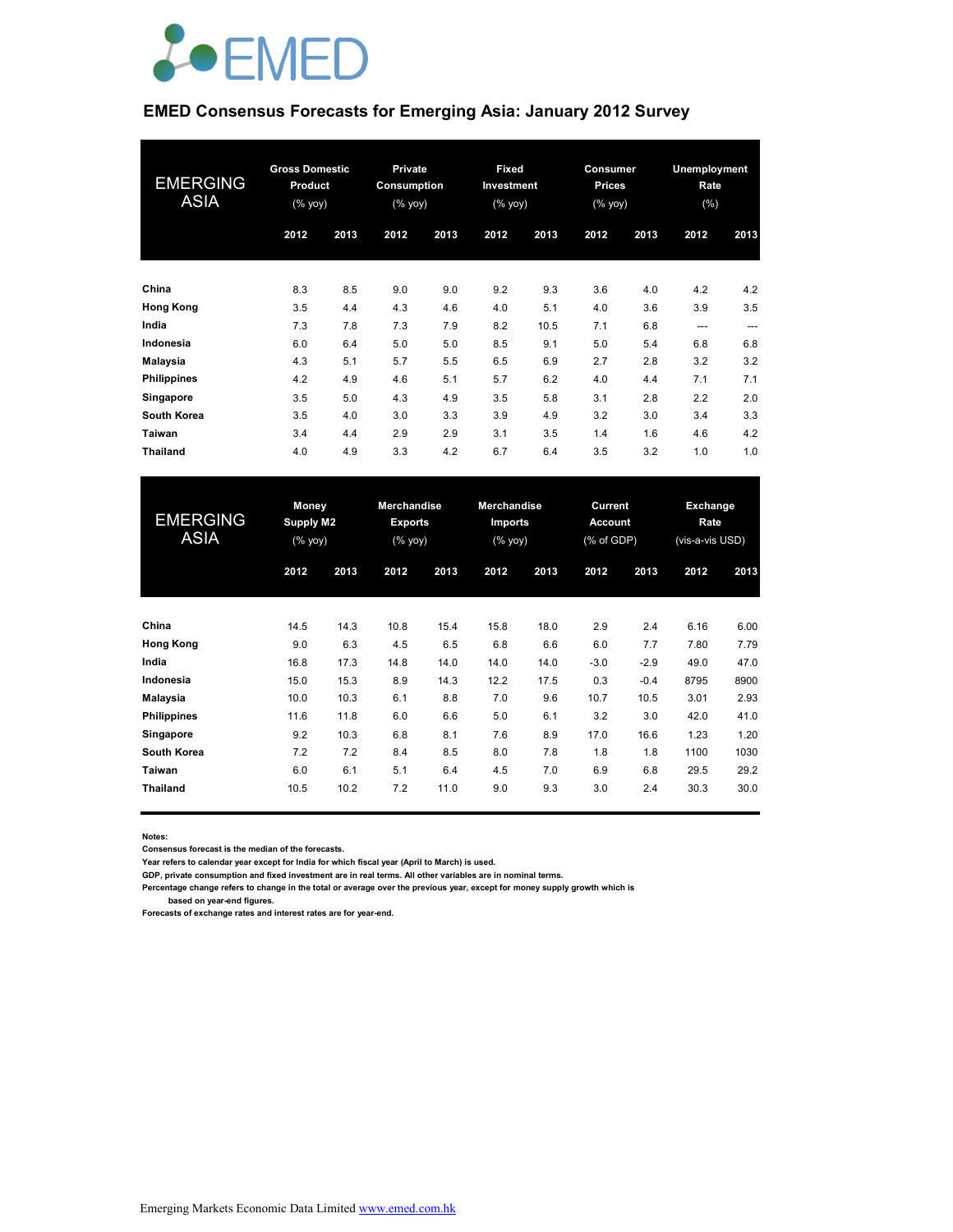

# **EMED Consensus Forecasts for the United States: January 2012 Survey**

| <b>UNITED STATES</b>                                | <b>Gross Domestic</b><br>Product<br>$(\%$ yoy) |             | Consumer<br><b>Prices</b><br>(% yoy) |              | <b>UNITED STATES</b>                                 | <b>Gross Domestic</b><br>Product<br>$(\%$ yoy) |             | Consumer<br><b>Prices</b><br>(% yoy) |             |
|-----------------------------------------------------|------------------------------------------------|-------------|--------------------------------------|--------------|------------------------------------------------------|------------------------------------------------|-------------|--------------------------------------|-------------|
|                                                     | 2012                                           | 2013        | 2012                                 | 2013         |                                                      | 2012                                           | 2013        | 2012                                 | 2013        |
|                                                     |                                                |             |                                      |              |                                                      |                                                |             |                                      |             |
| <b>ABN Amro</b>                                     | 1.7                                            | 2.3         | 1.8                                  | 1.6          | <b>Kiel Economics</b>                                | 1.9                                            | 2.2         | 2.7                                  | 2.8         |
| <b>Action Economics</b><br><b>Allianz</b>           | 2.5                                            | 3.5         | 2.5<br>1.9                           | 3.1          | <b>Mesirow Financial</b><br><b>Mizuho Securities</b> | 2.3                                            | 2.6         | 1.6                                  | 1.9         |
| <b>Bank Julius Baer</b>                             | 1.9<br>1.6                                     | n.a.<br>2.3 | 2.2                                  | n.a.<br>n.a. | <b>Moody's Analytics</b>                             | 1.3<br>2.6                                     | n.a.<br>3.3 | 1.8<br>2.1                           | n.a.<br>2.3 |
| <b>Bank of Ireland</b>                              | 2.2                                            | n.a.        | 2.1                                  | n.a.         | Morgan Keegan                                        | 2.5                                            | 3.4         | 2.2                                  | 2.7         |
| <b>Barclays Capital</b>                             | 2.5                                            | 2.5         | 2.0                                  | 2.8          | <b>Mortgage Bankers Association</b>                  | 1.7                                            | 2.4         | 2.0                                  | 2.1         |
| <b>BayernLB</b>                                     | 1.8                                            | n.a.        | 2.0                                  | n.a.         | <b>NAR</b>                                           | 2.5                                            | 3.1         | 2.2                                  | n.a.        |
| <b>BBVA</b>                                         | 2.3                                            | n.a.        | 2.2                                  | n.a.         | <b>National Bank of Canada</b>                       | 2.2                                            | n.a.        | 1.7                                  | n.a.        |
| <b>Berenberg Capital Markets</b>                    | 1.3                                            | 2.0         | 2.1                                  | 2.0          | <b>Natixis</b>                                       | 2.1                                            | 1.7         | 2.0                                  | 1.9         |
| <b>BHF Bank</b>                                     | 2.2                                            | n.a.        | 1.9                                  | n.a.         | <b>NLI Research Institute</b>                        | 2.1                                            | 2.3         | 1.7                                  | 1.8         |
| <b>BMO Capital Markets</b>                          | 2.2                                            | 2.6         | 2.4                                  | 2.2          | <b>Northern Trust</b>                                | 2.5                                            | n.a.        | 2.0                                  | n.a.        |
| <b>BNP Paribas</b>                                  | 1.5                                            | 2.2         | 1.9                                  | 2.0          | <b>OCBC Bank</b>                                     | 1.7                                            | n.a.        | 2.1                                  | n.a.        |
| <b>BWC Capital Markets</b>                          | 1.6                                            | n.a.        | 2.4                                  | n.a.         | <b>PNC</b>                                           | 2.5                                            | 2.6         | 2.3                                  | 2.3         |
| <b>Capital Economics</b>                            | 1.5                                            | 2.0         | 1.5                                  | 0.6          | Prometeia                                            | 2.1                                            | n.a.        | 2.2                                  | n.a.        |
| <b>CIBC World Markets</b>                           | 1.9                                            | 1.9         | 1.7                                  | 1.9          | Rabobank                                             | 1.5                                            | n.a.        | 2.0                                  | n.a.        |
| Coe-Rexecode                                        | 2.2                                            | 2.0         | 1.7                                  | n.a.         | <b>Raymond James</b>                                 | 2.5                                            | 2.9         | 2.0                                  | 2.1         |
| <b>Comerica Bank</b>                                | 2.4                                            | 2.8         | 2.2                                  | 1.9          | <b>ROBECO</b>                                        | 2.1                                            | n.a.        | 2.1                                  | n.a.        |
| Commerzbank                                         | 2.0                                            | 2.5         | 2.0                                  | 2.0          | Royal Bank of Canada                                 | 2.5                                            | 3.0         | 2.0                                  | 1.9         |
| <b>Credit Agricole</b>                              | 1.9                                            | 1.9         | 2.1                                  | 1.6          | <b>Royal Bank of Scotland</b>                        | 2.6                                            | 2.5         | 2.3                                  | 2.2         |
| <b>Credit Suisse</b>                                | 2.3                                            | 2.0         | 1.9                                  | 1.7          | <b>RWI</b>                                           | 1.6                                            | n.a.        | 2.1                                  | n.a.        |
| Daiwa Institute of Research                         | 2.3                                            | n.a.        | 2.3                                  | n.a.         | <b>Schroders</b>                                     | 1.7                                            | 2.4         | 1.6                                  | 1.0         |
| Danske Bank                                         | 2.5                                            | n.a.        | 1.7                                  | n.a.         | <b>Scotia Capital</b>                                | 1.8                                            | 2.2         | 1.7                                  | 2.1         |
| <b>DBS Bank</b>                                     | 2.5                                            | n.a.        | 2.4                                  | n.a.         | <b>Societe Generale</b>                              | 1.5                                            | 1.7         | 1.3                                  | 1.9         |
| Deka Bank                                           | 2.3                                            | 2.5         | 2.0                                  | 2.1          | <b>Standard &amp; Poor's</b>                         | 1.8                                            | 2.5         | 1.5                                  | 1.7         |
| Desjardins                                          | 1.8                                            | 2.1         | 1.7                                  | 2.4          | <b>Standard Chartered</b>                            | 1.7                                            | 2.5         | 1.6                                  | 1.8         |
| <b>DIW</b>                                          | 1.5                                            | 1.7         | 3.2                                  | 3.2          | <b>TD Economics</b>                                  | 1.9                                            | 2.3         | 1.7                                  | 1.7         |
| DZ Bank                                             | 1.7                                            | 2.0         | 2.3                                  | 2.6          | <b>UBS</b>                                           | 2.1                                            | 2.6         | 1.9                                  | 2.1         |
| <b>Erste Group Bank AG</b>                          | 1.8                                            | n.a.        | 1.7                                  | n.a.         | <b>UniCredit Group</b>                               | 2.0                                            | 2.3         | 2.1                                  | 2.3         |
| <b>Experian Economics</b>                           | 2.1                                            | 2.6         | 2.0                                  | 2.5          | <b>UOB</b>                                           | 1.5                                            | n.a.        | 1.1                                  | n.a.        |
| <b>Fannie Mae</b>                                   | 2.3                                            | 2.3<br>3.5  | 1.8<br>2.9                           | 1.7          | WestLB<br><b>WGZ Bank</b>                            | 1.8<br>1.8                                     | n.a.        | 2.2                                  | n.a.        |
| <b>First Trust Advisors</b><br><b>Fitch Ratings</b> | 3.0<br>1.8                                     | n.a.        | 3.0                                  | 4.0<br>n.a.  |                                                      |                                                | n.a.        | 1.8                                  | n.a.        |
| <b>Freddie Mac</b>                                  | 2.5                                            | 3.5         | 2.0                                  | 2.0          | <b>CONSENSUS</b>                                     |                                                |             |                                      |             |
| Handelsbanken                                       | 2.6                                            | 2.7         | 1.7                                  | 1.8          | Median                                               | 2.1                                            | 2.4         | 2.0                                  | 2.0         |
| Intesa Sanpaolo                                     | 2.2                                            | n.a.        | 2.0                                  | n.a.         | Mean                                                 | 2.0                                            | 2.5         | 2.0                                  | 2.1         |
| Invesco                                             | 2.0                                            | n.a.        | 1.4                                  | n.a.         | High                                                 | 3.0                                            | 3.5         | 3.2                                  | 4.0         |
| <b>ITOCHU Institute</b>                             | 2.1                                            | 2.3         | 1.4                                  | 1.9          | Low                                                  | 1.3                                            | 1.7         | 1.1                                  | 0.6         |
| KCIC                                                | 1.7                                            | n.a.        | 1.8                                  | n.a.         | <b>Standard Deviation</b>                            | 0.4                                            | 0.5         | 0.4                                  | 0.6         |
|                                                     |                                                |             |                                      |              |                                                      |                                                |             |                                      |             |
| Continues in the next column.                       |                                                |             |                                      |              |                                                      |                                                |             |                                      |             |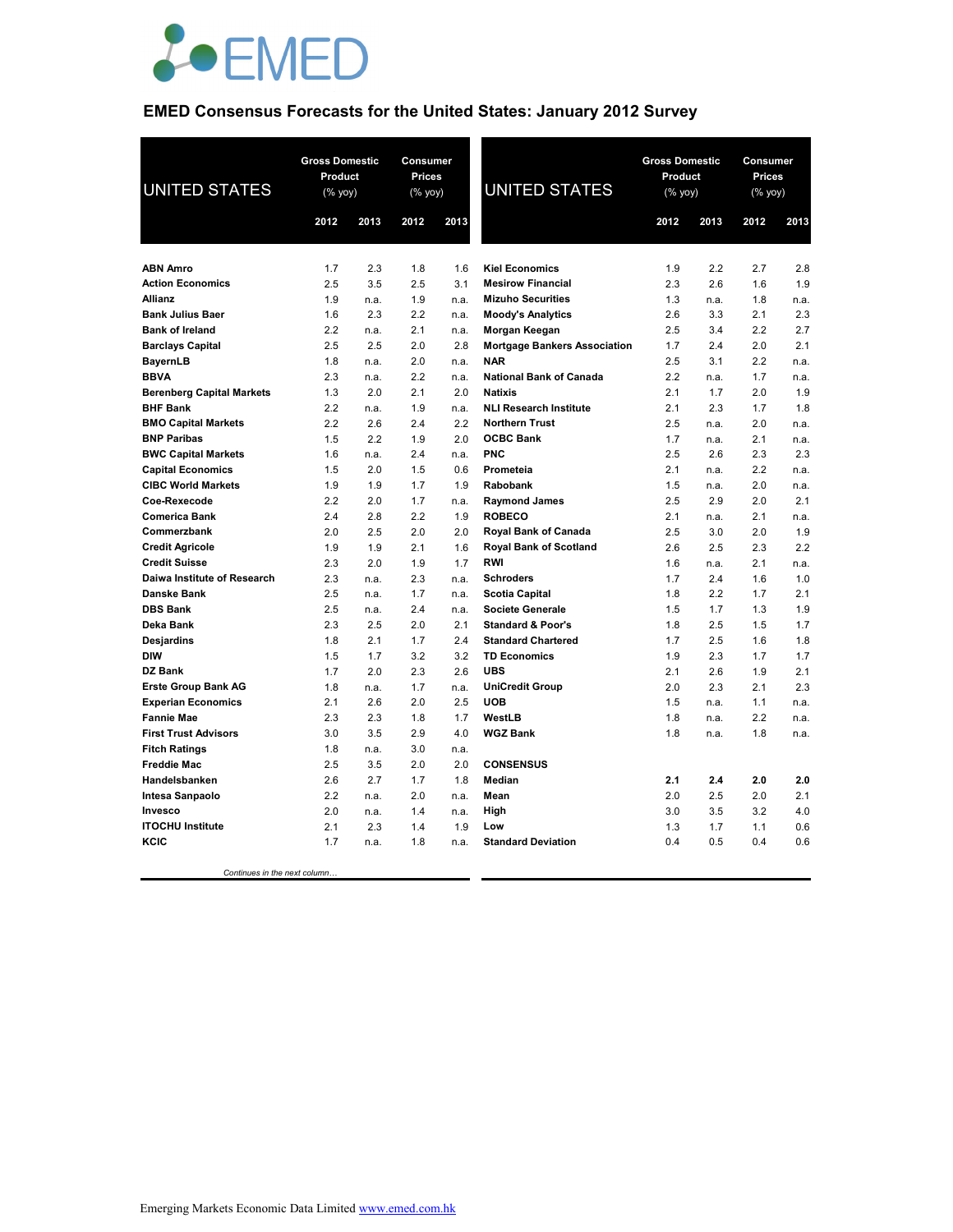

# **EMED Consensus Forecasts for the Euro Area and Japan: January 2012 Survey**

| <b>EURO AREA</b>                                       | <b>Gross Domestic</b><br>Product<br>(% yoy) |                | Consumer<br>Prices<br>(% yoy) |              | <b>JAPAN</b>                                          | <b>Gross Domestic</b><br>Product<br>(% yoy) | Consumer<br><b>Prices</b><br>$(%$ yoy) |                  |                |
|--------------------------------------------------------|---------------------------------------------|----------------|-------------------------------|--------------|-------------------------------------------------------|---------------------------------------------|----------------------------------------|------------------|----------------|
|                                                        | 2012                                        | 2013           | 2012                          | 2013         |                                                       | 2012                                        | 2013                                   | 2012             | 2013           |
|                                                        |                                             |                |                               |              |                                                       |                                             |                                        |                  |                |
| <b>ABN Amro</b>                                        | $-0.8$                                      | 1.4            | 1.6                           | 1.1          | <b>ABN Amro</b>                                       | 2.2                                         | 1.3                                    | $-0.3$           | 0.2            |
| <b>Action Economics</b><br><b>Allianz</b>              | 0.4                                         | n.a.           | 1.6<br>2.0                    | n.a.         | <b>Action Economics</b><br><b>Bank Julius Baer</b>    | 2.5<br>1.8                                  | 3.0                                    | 0.5              | 1.0            |
| <b>Bank Julius Baer</b>                                | 0.6<br>$-0.4$                               | n.a.<br>0.9    | 1.4                           | n.a.<br>n.a. | BofT - Mitsubishi UFJ                                 | 2.5                                         | 1.5<br>n.a.                            | $-0.1$<br>$-0.5$ | n.a.<br>n.a.   |
| <b>Bank of Ireland</b>                                 | 0.8                                         | n.a.           | 2.0                           | n.a.         | <b>Barclays Capital</b>                               | 1.6                                         | 2.0                                    | $-0.2$           | 0.1            |
| <b>Barclays Capital</b>                                | $-0.2$                                      | 1.0            | 2.0                           | 1.6          | <b>BayernLB</b>                                       | 2.0                                         | n.a.                                   | 0.1              | n.a.           |
| <b>BayernLB</b>                                        | $-0.1$                                      | n.a.           | 1.8                           | n.a.         | <b>BBVA</b>                                           | 2.2                                         | 1.3                                    | $-0.2$           | 0.2            |
| <b>BBVA</b>                                            | 1.0                                         | n.a.           | 1.6                           | n.a.         | <b>Berenberg Capital Markets</b>                      | 1.4                                         | 1.5                                    | $-0.4$           | 0.2            |
| <b>Berenberg Capital Markets</b>                       | $-0.7$                                      | 1.8            | 2.0                           | 1.8          | <b>BHF Bank</b>                                       | 1.9                                         | n.a.                                   | $-0.5$           | n.a.           |
| <b>BHF Bank</b>                                        | 0.0                                         | 0.8            | 2.2                           | 1.9          | <b>BMO Capital Markets</b>                            | 1.6                                         | 1.7                                    | 0.2              | 0.5            |
| <b>BMO Capital Markets</b>                             | $-1.0$                                      | 1.2            | 2.0                           | 1.6          | <b>BNP Paribas</b>                                    | 1.4                                         | 1.0                                    | $-0.2$           | $-0.2$         |
| <b>BNP Paribas</b>                                     | 0.0                                         | 1.2            | 1.9                           | 1.4          | <b>BWC Capital Markets</b>                            | 1.0                                         | n.a.                                   | 0.2              | n.a.           |
| <b>BWC Capital Markets</b><br><b>Capital Economics</b> | 1.0<br>$-1.0$                               | n.a.<br>$-2.5$ | 2.0<br>1.5                    | n.a.<br>0.5  | <b>Capital Economics</b><br><b>CIBC World Markets</b> | 1.0<br>2.5                                  | 0.5<br>n.a.                            | $-0.6$<br>$-0.2$ | 0.0            |
| <b>CIBC World Markets</b>                              | 0.4                                         | n.a.           | 1.7                           | n.a.         | Coe-Rexecode                                          | 2.2                                         | n.a.                                   | $-0.1$           | n.a.<br>n.a.   |
| Coe-Rexecode                                           | 0.0                                         | 1.4            | 1.6                           | n.a.         | Commerzbank                                           | 2.3                                         | 2.9                                    | $-0.2$           | 0.0            |
| Commerzbank                                            | $-0.4$                                      | 0.8            | 1.5                           | 1.4          | <b>Credit Agricole</b>                                | 2.5                                         | 1.3                                    | 0.1              | 0.2            |
| <b>Credit Agricole</b>                                 | 0.0                                         | 1.2            | 1.9                           | 1.8          | <b>Credit Suisse</b>                                  | 1.4                                         | 1.6                                    | $-0.3$           | $-0.1$         |
| <b>Credit Suisse</b>                                   | $-0.5$                                      | 1.7            | 1.9                           | 1.6          | Daiwa Institute of Research                           | 1.9                                         | n.a.                                   | $-0.4$           | n.a.           |
| <b>Danske Bank</b>                                     | 0.3                                         | n.a.           | 2.1                           | n.a.         | <b>Danske Bank</b>                                    | 2.5                                         | n.a.                                   | 0.6              | n.a.           |
| <b>DBS Bank</b>                                        | 0.0                                         | n.a.           | 1.7                           | n.a.         | <b>DBS Bank</b>                                       | 2.1                                         | n.a.                                   | $-0.1$           | n.a.           |
| Deka Bank                                              | $-0.4$                                      | 1.1            | 2.0                           | 1.7          | Deka Bank                                             | 1.7                                         | 1.5                                    | $-0.1$           | 0.9            |
| <b>DIW</b><br><b>DZ Bank</b>                           | $-0.2$<br>0.5                               | 1.2<br>0.9     | 1.9<br>2.0                    | 2.0<br>2.2   | <b>DIW</b><br>DZ Bank                                 | 2.2<br>2.0                                  | 1.5<br>1.3                             | $-0.3$<br>0.0    | 0.0<br>0.1     |
| <b>Erste Group Bank AG</b>                             | 0.2                                         | n.a.           | 1.8                           | n.a.         | <b>Erste Group Bank AG</b>                            | 2.3                                         | n.a.                                   | $-0.5$           | n.a.           |
| <b>ETLA</b>                                            | 0.3                                         | 1.0            | 1.8                           | 1.8          | <b>Experian Economics</b>                             | 2.0                                         | 1.7                                    | $-0.2$           | 0.5            |
| <b>Experian Economics</b>                              | $-0.1$                                      | 1.5            | 2.1                           | 1.9          | <b>Fitch Ratings</b>                                  | 2.5                                         | n.a.                                   | 0.2              | n.a.           |
| Handelsbanken                                          | 0.0                                         | 1.0            | 1.9                           | n.a.         | Intesa Sanpaolo                                       | 2.2                                         | n.a.                                   | $-0.2$           | n.a.           |
| <b>Intesa Sanpaolo</b>                                 | 0.0                                         | n.a.           | 2.1                           | n.a.         | Invesco                                               | 2.4                                         | n.a.                                   | 0.1              | n.a.           |
| Invesco                                                | 0.3                                         | n.a.           | 1.8                           | n.a.         | <b>ITOCHU Institute</b>                               | 1.7                                         | 1.8                                    | $-0.3$           | 0.2            |
| KCIC                                                   | 0.4                                         | n.a.           | 1.7                           | n.a.         | <b>JCER</b><br>KCIC                                   | 2.1                                         | 1.0                                    | $-0.1$           | 0.3            |
| <b>Kiel Economics</b><br><b>Mizuho Securities</b>      | $-0.1$<br>0.1                               | 1.2<br>n.a.    | 1.6<br>1.8                    | 1.5<br>n.a.  | <b>Kiel Economics</b>                                 | 2.2<br>1.8                                  | n.a.<br>1.4                            | 0.0<br>$-0.5$    | n.a.<br>$-0.3$ |
| Monte Dei Paschi Di Siena                              | $-0.4$                                      | 0.5            | 2.8                           | 2.0          | <b>Mizuho Securities</b>                              | 1.9                                         | n.a.                                   | $-0.4$           | n.a.           |
| <b>Natixis</b>                                         | 0.2                                         | 1.0            | 2.4                           | 1.8          | <b>Moody's Analytics</b>                              | 2.0                                         | 1.5                                    | 0.0              | 0.4            |
| <b>NLI Research Institute</b>                          | $-0.1$                                      | 0.9            | 1.8                           | 1.8          | <b>Natixis</b>                                        | 2.3                                         | 1.0                                    | $-0.1$           | 0.0            |
| <b>OCBC Bank</b>                                       | $-0.5$                                      | n.a.           | 1.9                           | n.a.         | <b>NLI Research Institute</b>                         | 1.7                                         | 1.6                                    | $-0.1$           | 0.2            |
| Prometeia                                              | 0.2                                         | n.a.           | 1.8                           | n.a.         | <b>OCBC Bank</b>                                      | 1.7                                         | n.a.                                   | $-0.4$           | n.a.           |
| Rabobank                                               | 0.5                                         | n.a.           | 1.5                           | n.a.         | Prometeia                                             | 2.5                                         | n.a.                                   | $-0.1$           | n.a.           |
| <b>ROBECO</b><br><b>Roubini Global Economics</b>       | 0.4<br>$-0.8$                               | n.a.<br>$-1.8$ | 1.8<br>1.5                    | n.a.<br>1.3  | Rabobank<br><b>ROBECO</b>                             | 2.0<br>2.1                                  | n.a.                                   | 0.3<br>$-0.2$    | n.a.           |
| <b>Royal Bank of Scotland</b>                          | $-0.4$                                      | 0.8            | 1.9                           | 1.3          | <b>Roubini Global Economics</b>                       | 1.6                                         | n.a.<br>0.8                            | $-0.4$           | n.a.<br>$-0.2$ |
| RWI                                                    | 0.4                                         | n.a.           | 1.5                           | n.a.         | <b>Royal Bank of Scotland</b>                         | 1.8                                         | 1.5                                    | $-0.3$           | -0.1           |
| <b>Schroders</b>                                       | $-1.8$                                      | 0.7            | 1.6                           | 0.8          | RWI                                                   | 2.0                                         | n.a.                                   | 0.0              | n.a.           |
| <b>Scotia Capital</b>                                  | 0.0                                         | 1.3            | 1.5                           | 1.8          | <b>Schroders</b>                                      | 1.8                                         | 1.2                                    | $-0.2$           | $-0.2$         |
| <b>Societe Generale</b>                                | 0.0                                         | 0.7            | 1.9                           | 1.5          | <b>Scotia Capital</b>                                 | 3.3                                         | 1.8                                    | 0.4              | 0.5            |
| <b>Standard Chartered</b>                              | $-1.5$                                      | 1.5            | 1.9                           | 1.6          | <b>Societe Generale</b>                               | 2.4                                         | 2.2                                    | $-0.4$           | 0.1            |
| <b>TD Economics</b>                                    | $-1.2$                                      | 1.3            | 2.4                           | 1.8          | <b>Standard Chartered</b>                             | 0.8                                         | 3.1                                    | $-0.1$           | 0.2            |
| <b>UBS</b><br><b>UniCredit Group</b>                   | $-0.7$<br>0.6                               | 0.8<br>1.6     | 1.7<br>2.0                    | 1.8<br>1.9   | <b>TD Economics</b><br><b>UBS</b>                     | 2.2<br>2.5                                  | 1.9<br>1.8                             | 0.2<br>$-0.2$    | 0.3<br>0.2     |
| WestLB                                                 | 0.1                                         | n.a.           | 1.8                           | n.a.         | <b>UniCredit Group</b>                                | 2.0                                         | 1.8                                    | $-0.3$           | 0.1            |
| <b>WGZ Bank</b>                                        | $-0.7$                                      | n.a.           | 1.5                           | n.a.         | <b>UOB</b>                                            | 2.0                                         | n.a.                                   | $-0.1$           | n.a.           |
| <b>CONSENSUS</b>                                       |                                             |                |                               |              | <b>CONSENSUS</b>                                      |                                             |                                        |                  |                |
| Median                                                 | 0.0                                         | 1.1            | 1.8                           | 1.8          | Median                                                | 2.0                                         | 1.5                                    | $-0.2$           | 0.2            |
| Mean<br>High                                           | -0.1<br>1.0                                 | 0.9<br>1.8     | 1.9<br>2.8                    | 1.6<br>2.2   | Mean<br>High                                          | 2.0<br>3.3                                  | 1.6<br>3.1                             | $-0.1$<br>0.6    | 0.2<br>1.0     |
| Low                                                    | $-1.8$                                      | $-2.5$         | 1.5                           | 0.5          | Low                                                   | 0.8                                         | 0.5                                    | $-0.6$           | -0.3           |
| <b>Standard Deviation</b>                              | 0.6                                         | 0.9            | 0.3                           | 0.4          | <b>Standard Deviation</b>                             | 0.4                                         | 0.6                                    | 0.3              | 0.3            |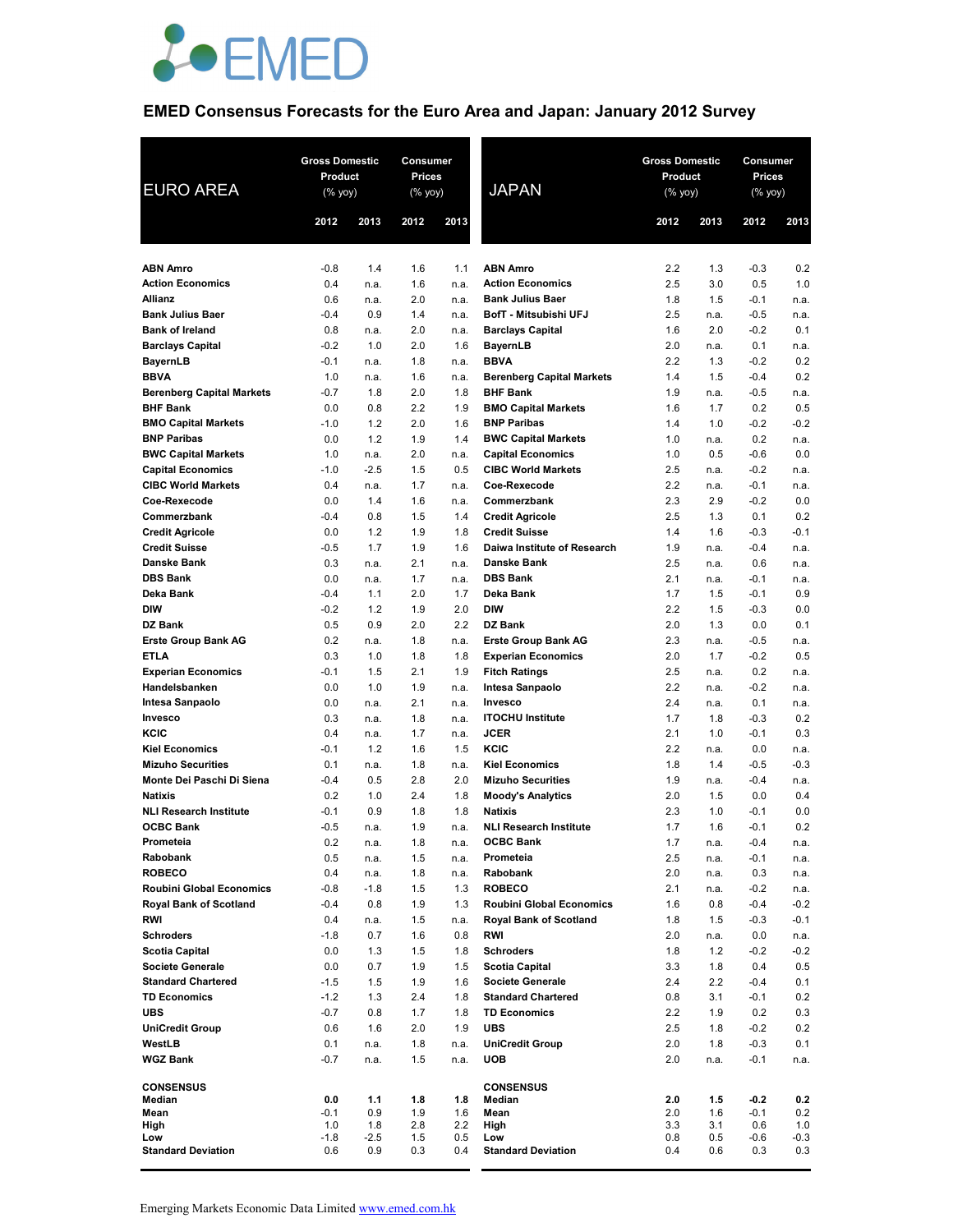

# **EMED Consensus Forecasts for China: January 2012 Survey**

| <b>CHINA</b>                                        | <b>Gross Domestic</b><br>Product<br>(% yoy) |            | Consumer<br>Prices<br>(% yoy) |            | <b>CHINA</b>                                                     | <b>Gross Domestic</b><br>Product<br>(% yoy) |             | Consumer<br>Prices<br>(% yoy) |             |
|-----------------------------------------------------|---------------------------------------------|------------|-------------------------------|------------|------------------------------------------------------------------|---------------------------------------------|-------------|-------------------------------|-------------|
|                                                     | 2012                                        | 2013       | 2012                          | 2013       |                                                                  | 2012                                        | 2013        | 2012                          | 2013        |
|                                                     |                                             |            |                               |            |                                                                  |                                             |             |                               |             |
| <b>ABN Amro</b>                                     | 8.4                                         | 8.2        | 4.5                           | 4.5        | Intesa Sanpaolo                                                  | 8.2                                         | 9.1         | 3.5                           | 3.0         |
| <b>Action Economics</b>                             | 8.0                                         | 8.2        | 4.0                           | 4.2        | Invesco                                                          | 8.7                                         | n.a.        | 3.5                           | n.a.        |
| <b>Allianz</b>                                      | 8.5                                         | n.a.       | 4.0                           | n.a.       | <b>ITOCHU Institute</b>                                          | 8.3                                         | 8.1         | n.a.                          | n.a.        |
| <b>ANZ</b>                                          | 9.0                                         | 9.3        | 4.0                           | 4.5        | <b>JP Morgan</b>                                                 | 8.2                                         | 9.3         | 3.1                           | 3.8         |
| <b>Bank Julius Baer</b>                             | 7.2                                         | 9.0        | 4.0                           | 3.5        | KCIC                                                             | 8.6                                         | n.a.        | 3.6                           | n.a.        |
| <b>BofA - Merrill Lynch</b>                         | 8.6                                         | 8.5        | 3.5                           | 4.0        | <b>Kiel Economics</b>                                            | 8.0                                         | 8.5         | 4.0                           | 5.0         |
| <b>Bank of East Asia</b>                            | 8.2                                         | 8.5        | 3.0                           | 4.5        | <b>Mizuho Securities</b>                                         | 8.8                                         | n.a.        | n.a.                          | n.a.        |
| <b>Barclays Capital</b><br><b>BBVA</b>              | 8.1<br>8.1                                  | 8.4        | 3.2<br>3.3                    | 4.5<br>3.7 | <b>Moody's Analytics</b>                                         | 8.7<br>8.2                                  | 8.5<br>8.0  | 4.0                           | 4.0         |
|                                                     | 8.5                                         | 8.7<br>8.5 | 3.5                           | 3.7        | <b>National Australia Bank</b><br><b>National Bank of Canada</b> | 7.8                                         |             | n.a.                          | n.a.        |
| <b>Berenberg Capital Markets</b><br><b>BHF Bank</b> | 8.5                                         | 8.5        | n.a.                          | n.a.       | <b>Natixis</b>                                                   | 8.6                                         | n.a.<br>8.5 | n.a.<br>4.4                   | n.a.<br>4.3 |
| <b>BMO Capital Markets</b>                          | 8.0                                         | 8.5        | 3.3                           | 3.5        | <b>NLI Research Institute</b>                                    | 8.7                                         | 9.2         | 3.7                           | 4.3         |
| <b>BNP Paribas</b>                                  | 8.5                                         | 8.7        | 4.0                           | 4.0        | <b>OCBC Bank</b>                                                 | 8.5                                         | n.a.        | 3.0                           | n.a.        |
| <b>BWC Capital Markets</b>                          | 8.2                                         | n.a.       | 4.0                           | n.a.       | Prometeia                                                        | 8.3                                         | n.a.        | n.a.                          | n.a.        |
| <b>Capital Economics</b>                            | 8.5                                         | 7.5        | 3.0                           | 3.0        | <b>Rabobank</b>                                                  | 8.3                                         | n.a.        | 4.5                           | n.a.        |
| <b>CEBR</b>                                         | 7.5                                         | n.a.       | n.a.                          | n.a.       | <b>ROBECO</b>                                                    | 8.5                                         | n.a.        | 3.8                           | n.a.        |
| <b>CIBC World Markets</b>                           | 8.3                                         | 9.0        | 3.5                           | n.a.       | <b>Roubini Global Economics</b>                                  | 7.4                                         | 7.1         | 3.2                           | 3.0         |
| <b>CICC</b>                                         | 8.4                                         | 9.0        | 3.5                           | n.a.       | Royal Bank of Canada                                             | n.a.                                        | n.a.        | n.a.                          | n.a.        |
| Coe-Rexecode                                        | 8.3                                         | n.a.       | n.a.                          | n.a.       | <b>Royal Bank of Scotland</b>                                    | 8.5                                         | n.a.        | 4.3                           | n.a.        |
| Commerzbank                                         | 7.5                                         | 7.5        | 4.8                           | 5.0        | <b>Schroders</b>                                                 | 8.5                                         | n.a.        | 3.8                           | n.a.        |
| <b>Credit Agricole</b>                              | 8.0                                         | 8.5        | 3.4                           | 4.0        | <b>Scotia Capital</b>                                            | 8.9                                         | 8.5         | 4.5                           | 4.3         |
| <b>Credit Suisse</b>                                | 8.0                                         | 8.2        | 4.4                           | 4.5        | <b>Societe Generale</b>                                          | 8.1                                         | 7.7         | 3.6                           | 4.0         |
| <b>Danske Bank</b>                                  | 8.5                                         | n.a.       | 3.3                           | n.a.       | <b>Standard Chartered</b>                                        | 8.1                                         | 8.7         | 2.0                           | 3.6         |
| <b>DBS Bank</b>                                     | 8.5                                         | n.a.       | 4.0                           | n.a.       | <b>TD Economics</b>                                              | 7.8                                         | 8.0         | n.a.                          | n.a.        |
| Deka Bank                                           | 8.0                                         | 8.2        | 3.8                           | 4.5        | <b>UBS</b>                                                       | 8.0                                         | 8.0         | 3.5                           | 4.0         |
| <b>DIW</b>                                          | 9.4                                         | 8.2        | 3.5                           | 4.4        | <b>UniCredit Group</b>                                           | 8.5                                         | 9.5         | 3.5                           | 3.2         |
| DZ Bank                                             | 8.2                                         | 8.8        | 3.0                           | 3.4        | <b>UOB</b>                                                       | 8.0                                         | n.a.        | 3.3                           | n.a.        |
| <b>Experian Economics</b>                           | 8.1                                         | 8.5        | 3.8                           | 3.0        | WestLB                                                           | 7.8                                         | n.a.        | n.a.                          | n.a.        |
| <b>Fitch Ratings</b>                                | 8.5                                         | n.a.       | 4.3                           | n.a.       | <b>Westpac Bank</b>                                              | 8.1                                         | n.a.        | n.a.                          | n.a.        |
| <b>FORECAST Pte Ltd</b>                             | 8.2                                         | n.a.       | 4.0                           | n.a.       |                                                                  |                                             |             |                               |             |
| <b>Guotai Junan Securities</b>                      | 7.8                                         | n.a.       | 2.8                           | n.a.       | <b>CONSENSUS</b>                                                 |                                             |             |                               |             |
| <b>Haitong Securities</b>                           | 8.2                                         | n.a.       | 4.5                           | n.a.       | Median                                                           | 8.3                                         | 8.5         | 3.6                           | 4.0         |
| Handelsbanken                                       | 7.5                                         | 7.5        | n.a.                          | n.a.       | Mean                                                             | 8.3                                         | 8.4         | 3.7                           | 3.9         |
| <b>ICBC</b> International                           | 8.7                                         | 8.8        | 3.7                           | 3.6        | High                                                             | 9.4                                         | 9.5         | 4.8                           | 5.0         |
| <b>ING</b>                                          | 8.7                                         | 8.7        | 3.5                           | 3.5        | Low                                                              | 7.4                                         | 7.1         | 2.0                           | 3.0         |
|                                                     |                                             |            |                               |            | <b>Standard Deviation</b>                                        | 0.4                                         | 0.6         | 0.5                           | 0.6         |
| Continues in the next column                        |                                             |            |                               |            |                                                                  |                                             |             |                               |             |